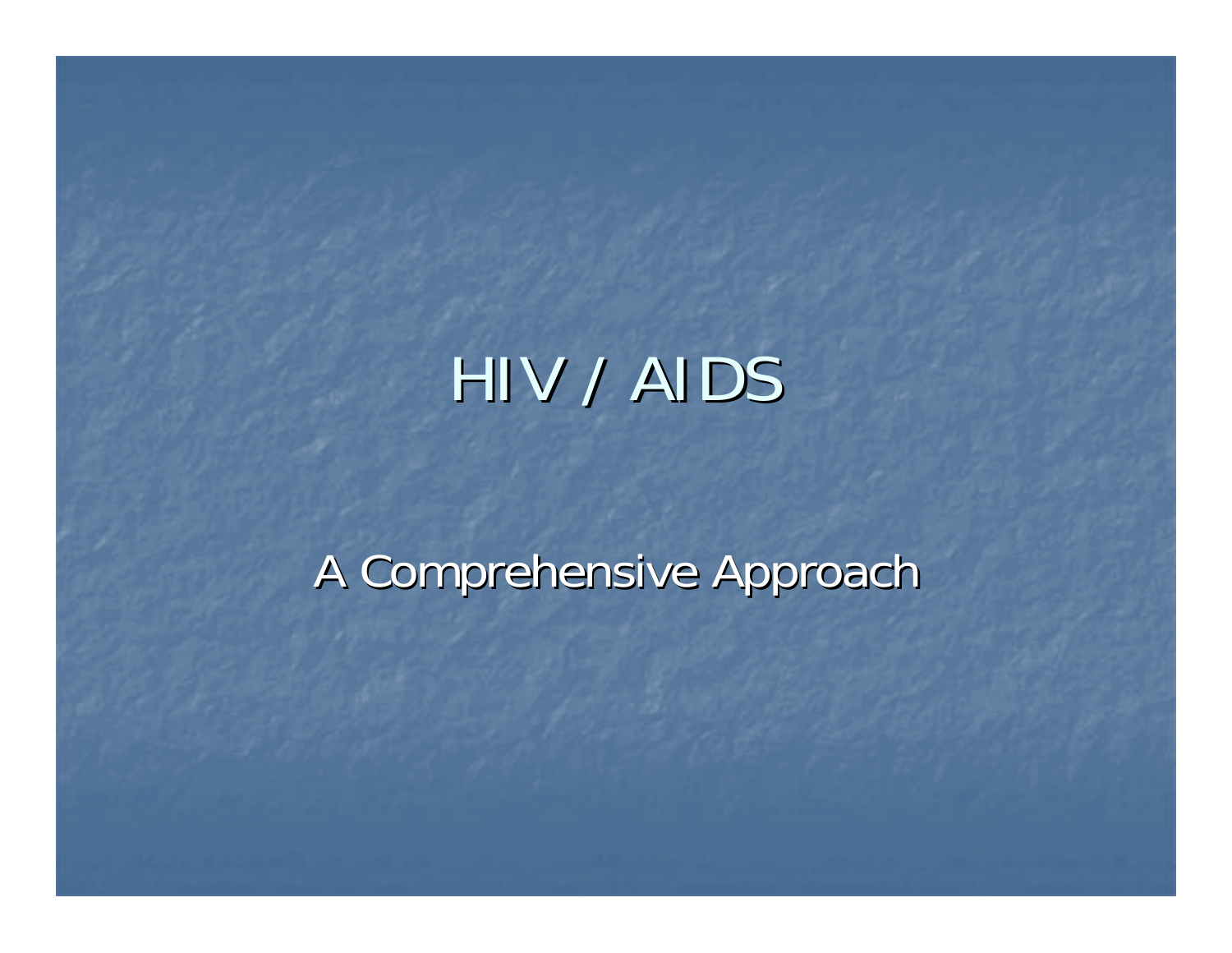### What is HIV

**Human Immunodeficiency Virus**  $\blacksquare$  Retro Virus **Subgroup lentivirus (SIV and FIV) HIV has 9 genes Gag, Pol and Env (makes new viruses) Tat, Rev, Nef, Vif, Vpr and Vpu (how HIV** infects cells and cause the disease)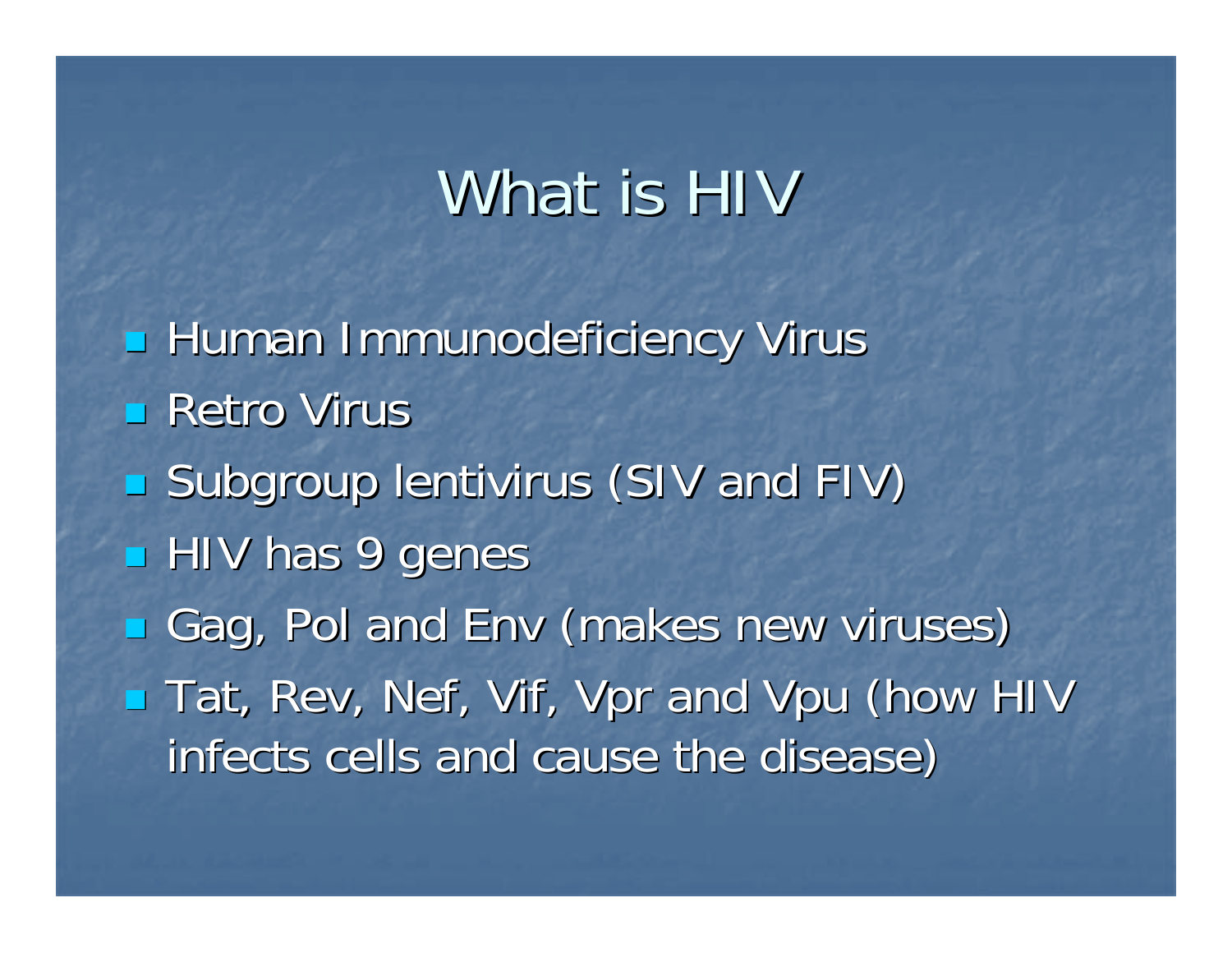### What is HIV

**- Two main strains type-1 and type** - $-2$ **- Type-2 mainly found in Africa Type-2 closely related to SIV - Type-1 is more pathogenic than type** - $-2$ **The virus that leads to AIDS (Acquired** Immunodeficiency Syndrome)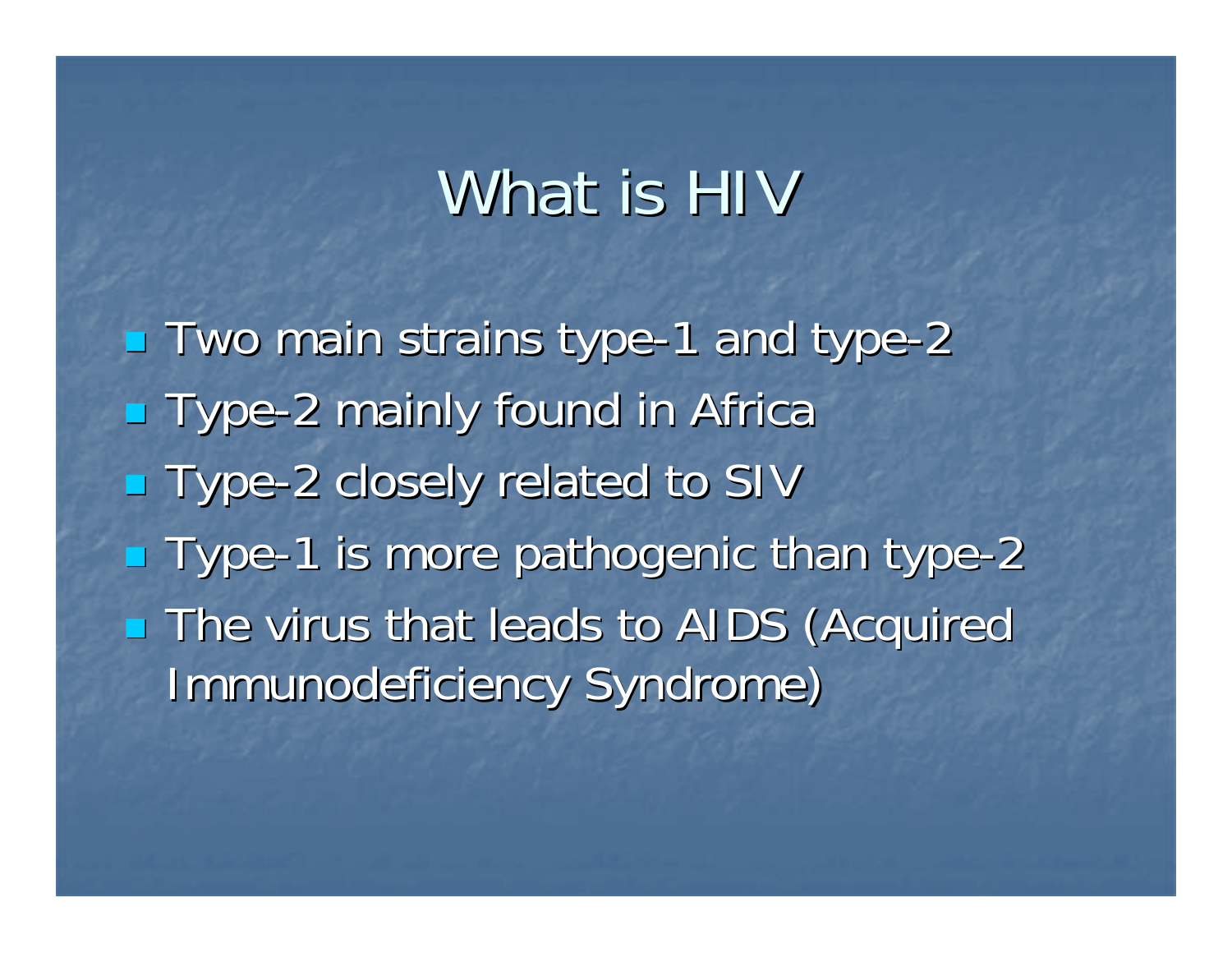### HIV Virus

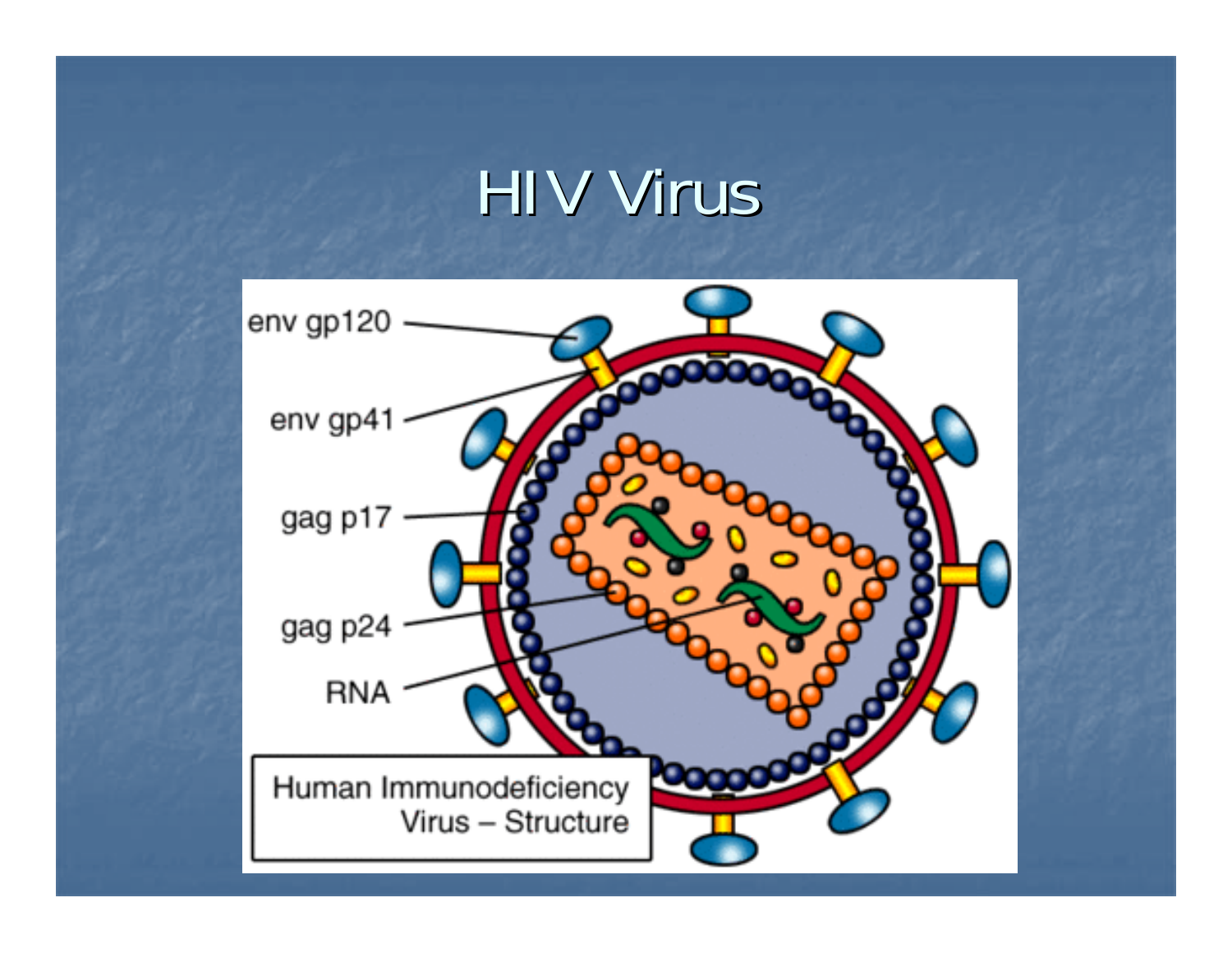## HIV Origins

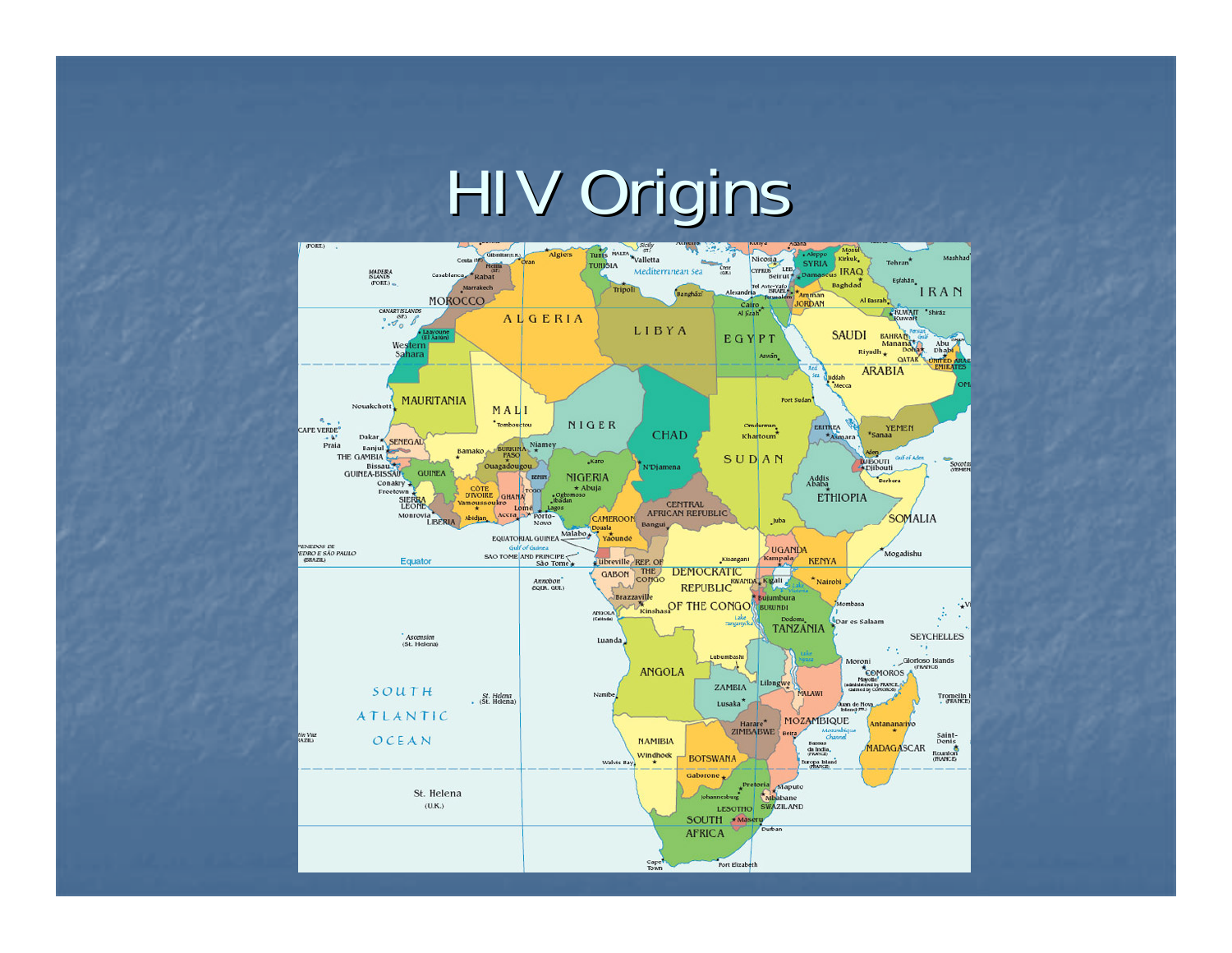### HIV Transmission

**Example 18 Found in blood, semen and vaginal fluids Transmitted while having unprotected sex Transmitted while sharing needles Transmitted through occupational** exposures HIV can cross the placental barrier **HIV** is a communicable disease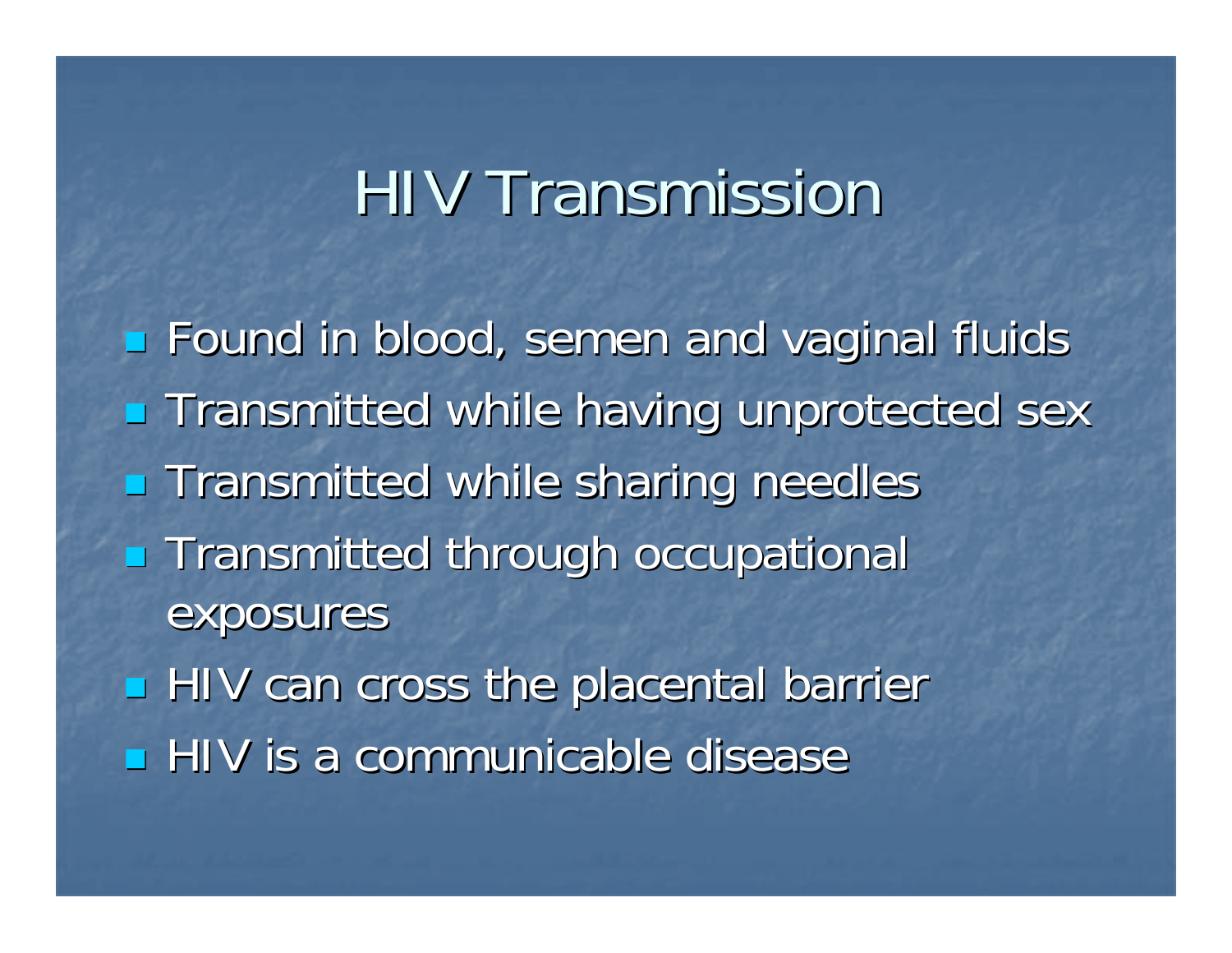### HIV in the Body

**HIV invade the blood stream** ■ Attaches to cd-4 immune cells (T-cells) **Integrates into that cells genome Renders that cell useless to fight disease Infected cell now only makes HIV viruses u** Which in turn seeks and infects T-cells **E** Cycle keeps going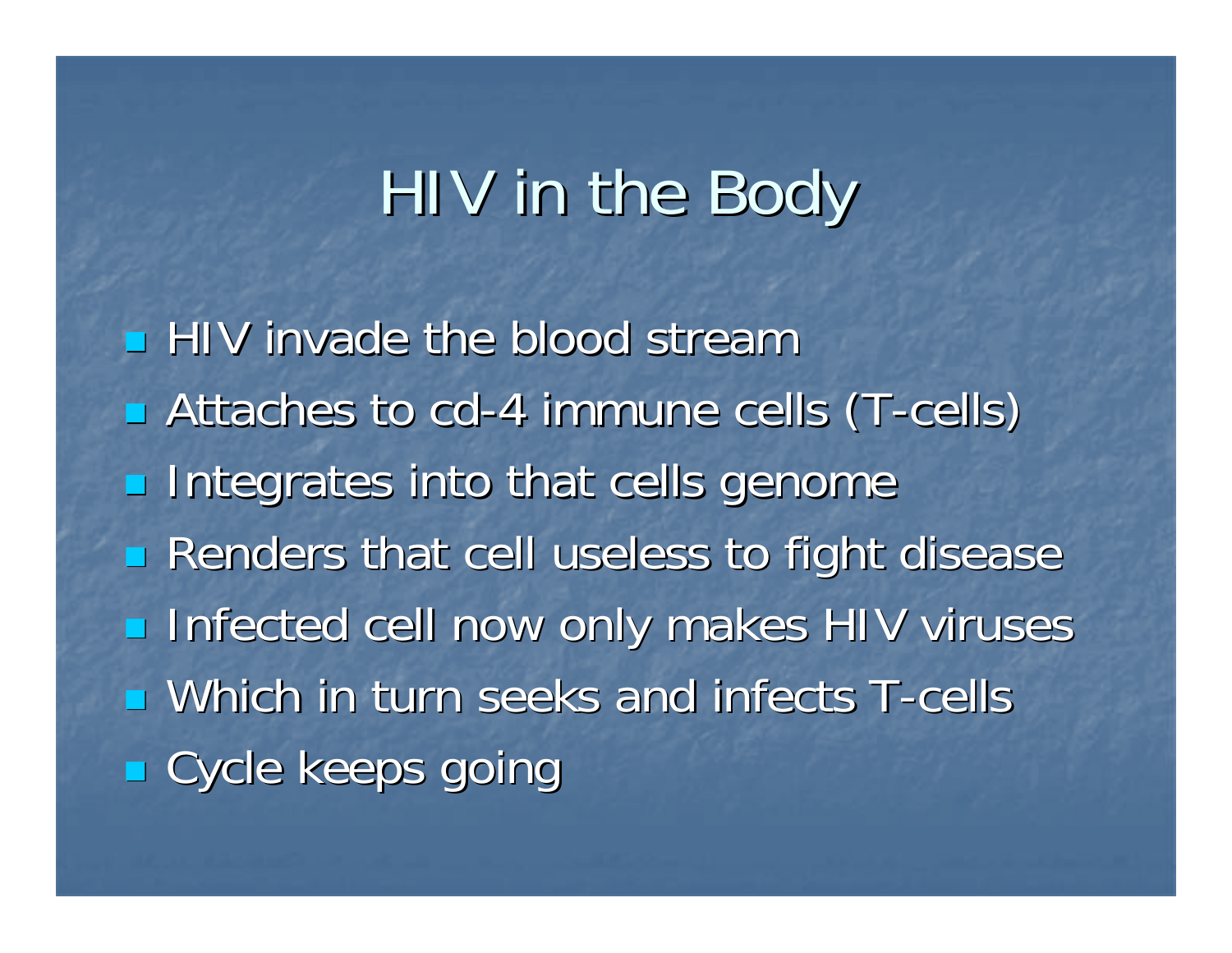# HIV Life Cycle

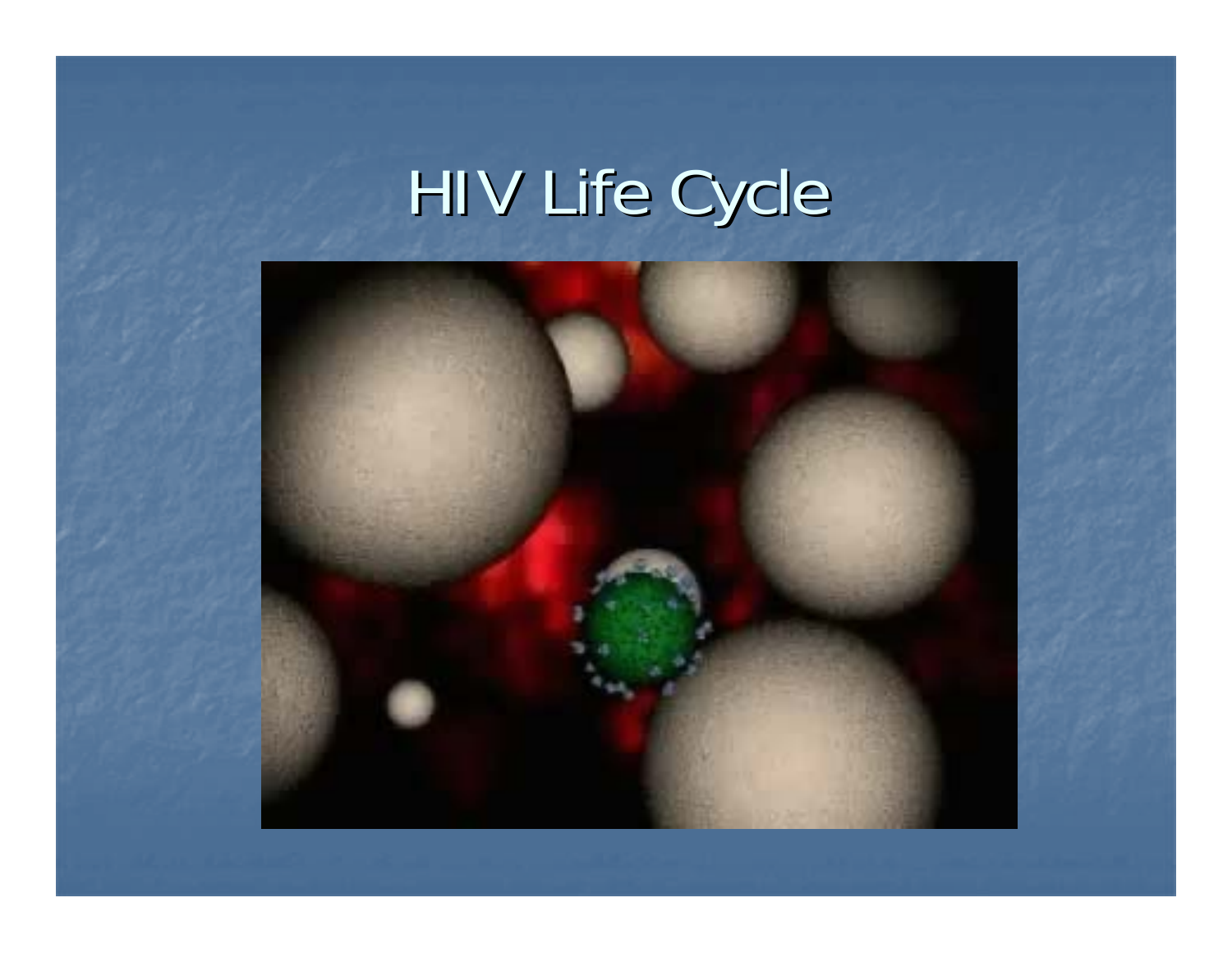### HIV Leads to AIDS

**B. Acquired Immunodeficiency Syndrome**  $\blacksquare$  This is not a disease in itself **This is a "state of Being" This is having a severely compromised** immune system unable to fight of disease **Two diagnostic tests are used to** determine this state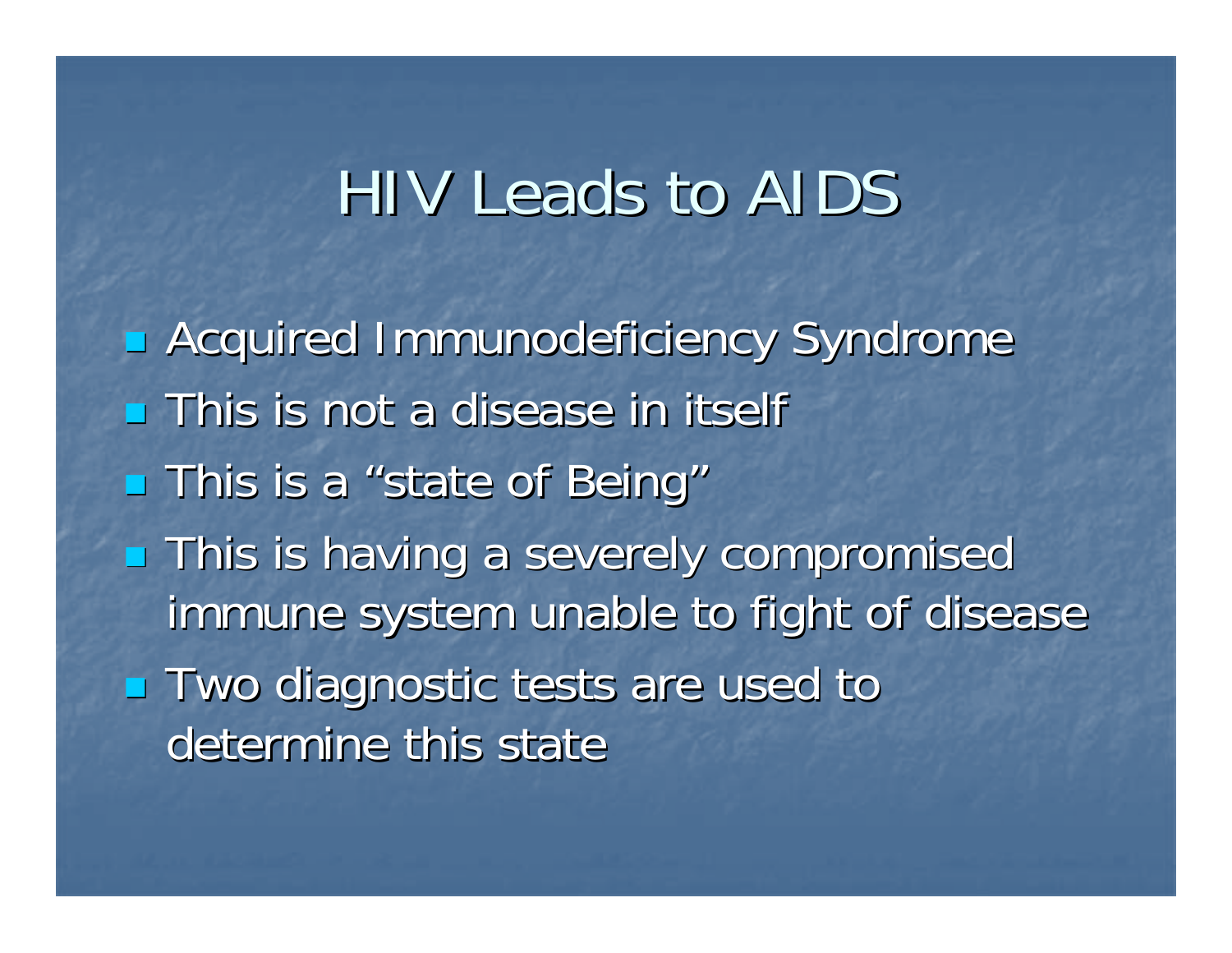### Cd-4 Cell Count

**E** Cd-4 cell count tests **Non HIV infected persons have a normal** cd-4 cell count of 700-1000 in a drop of bloodHIV infected persons have a normal cd-4 cell count above 500 Below 200, this is AIDS defining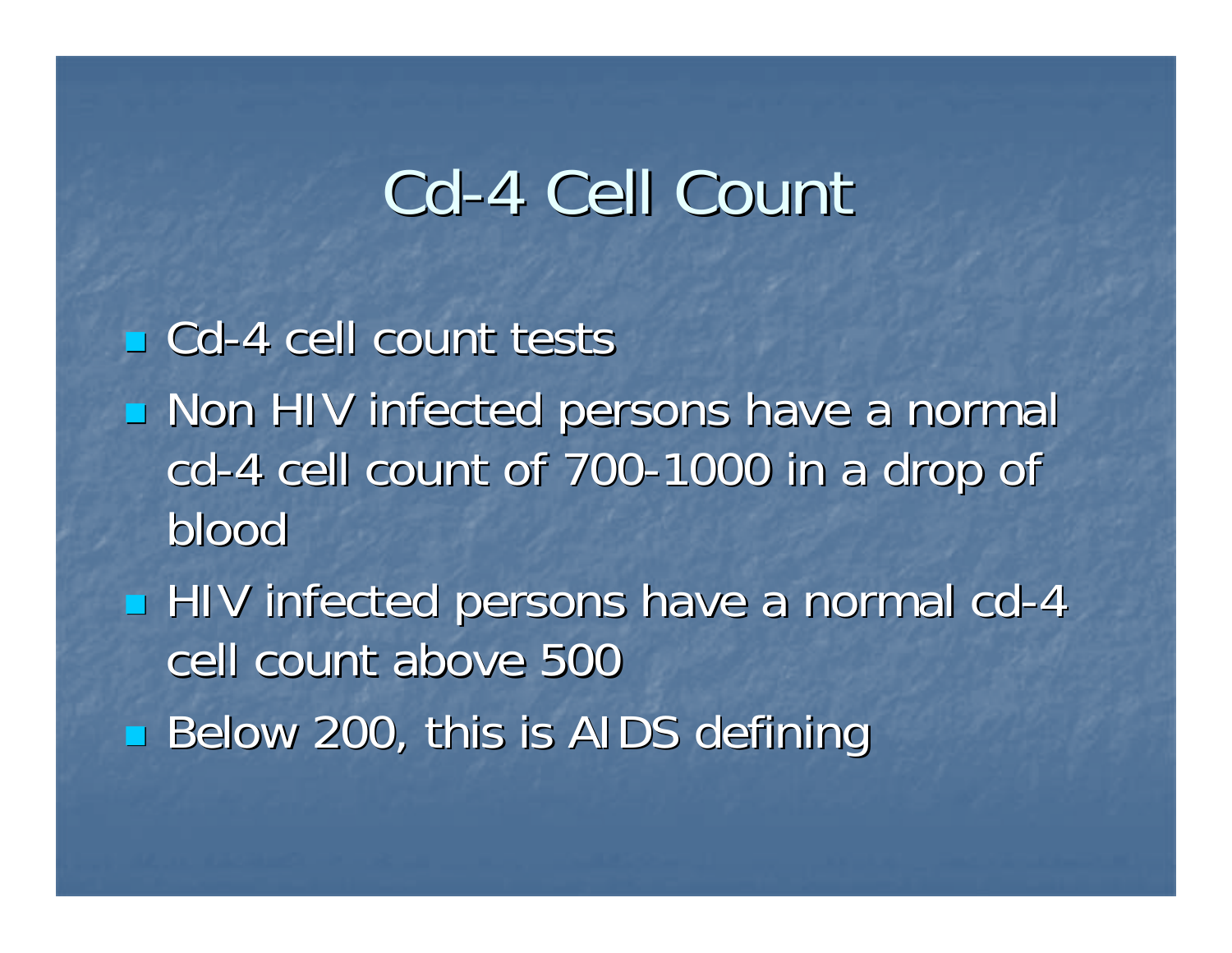### HIV Viral Load Tests

**This is used to see how many copies of** the virus is in the body  $\blacksquare$  Determines if the virus is progressing, regressing or stabilizing  $\blacksquare$  Mainly used in the management of the disease **Individual results widely vary**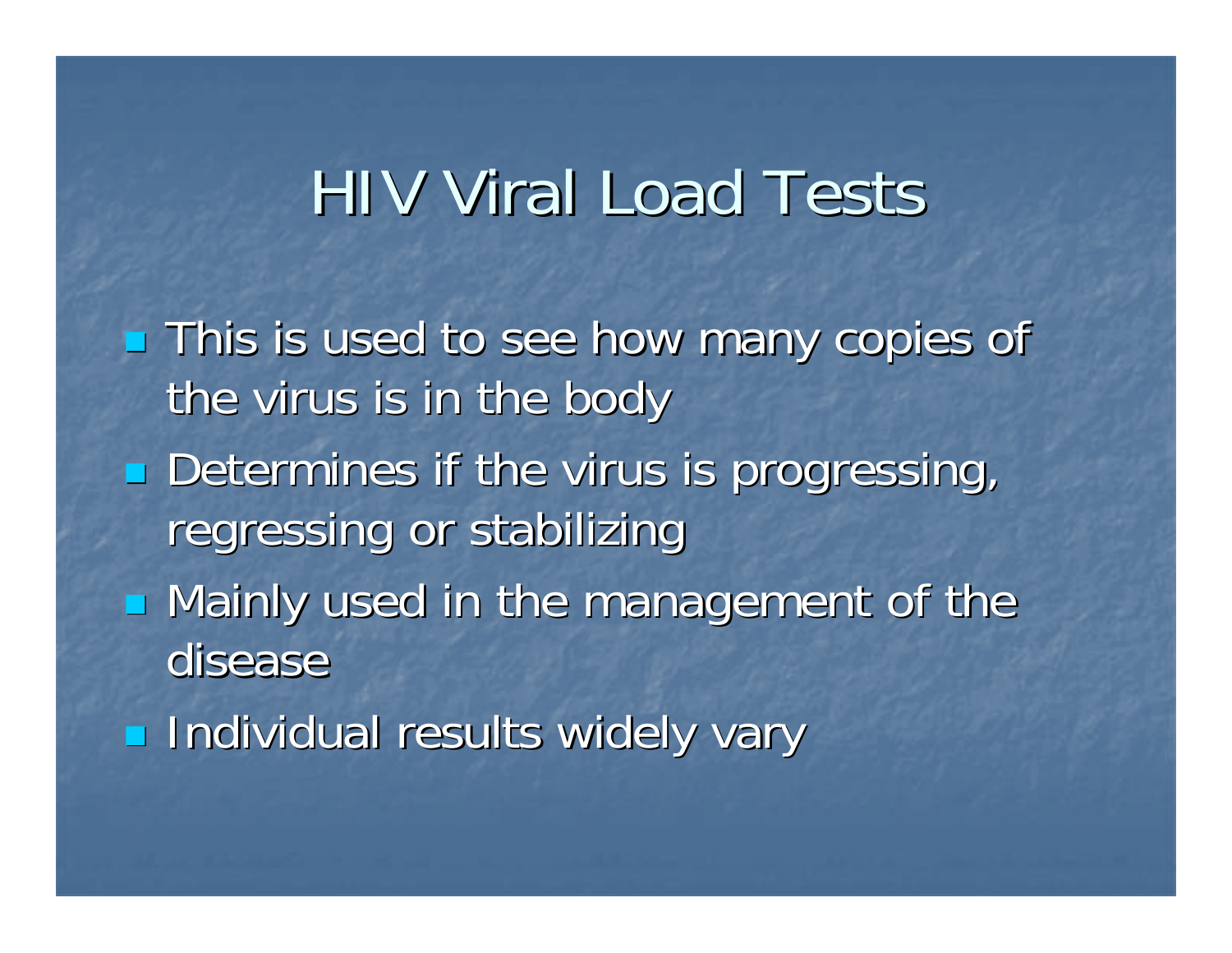### How to Slow the Progression

**There are different classes of drugs used There are different classes of drugs used** to hinder the progression of HIV into AIDS **Focused at different stages in the HIV Life Focused at different stages in the HIV Life Cycle**  $\blacksquare$  These can reduce the time it takes for HIV to progress into AIDS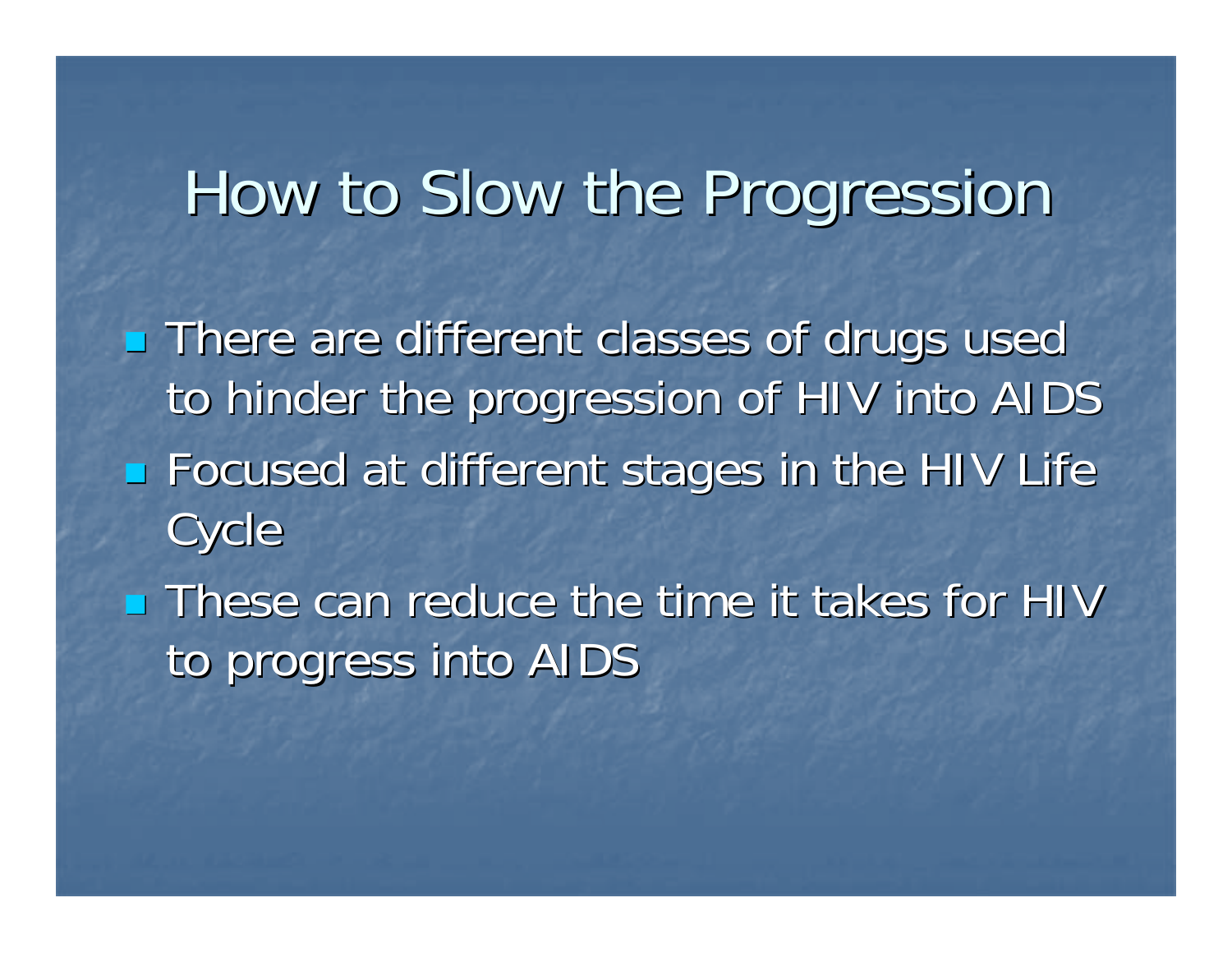### Drugs

**E Nucleoside/Nucleotide Reverse** Transcriptase Inhibitors (NRTI) **E Nonnucleoside Reverse Transcriptase** Inhibitors (NNRTI) **Protease Inhibitors Entry Inhibitors or Fusion Inhibitors Integrase Inhibitors**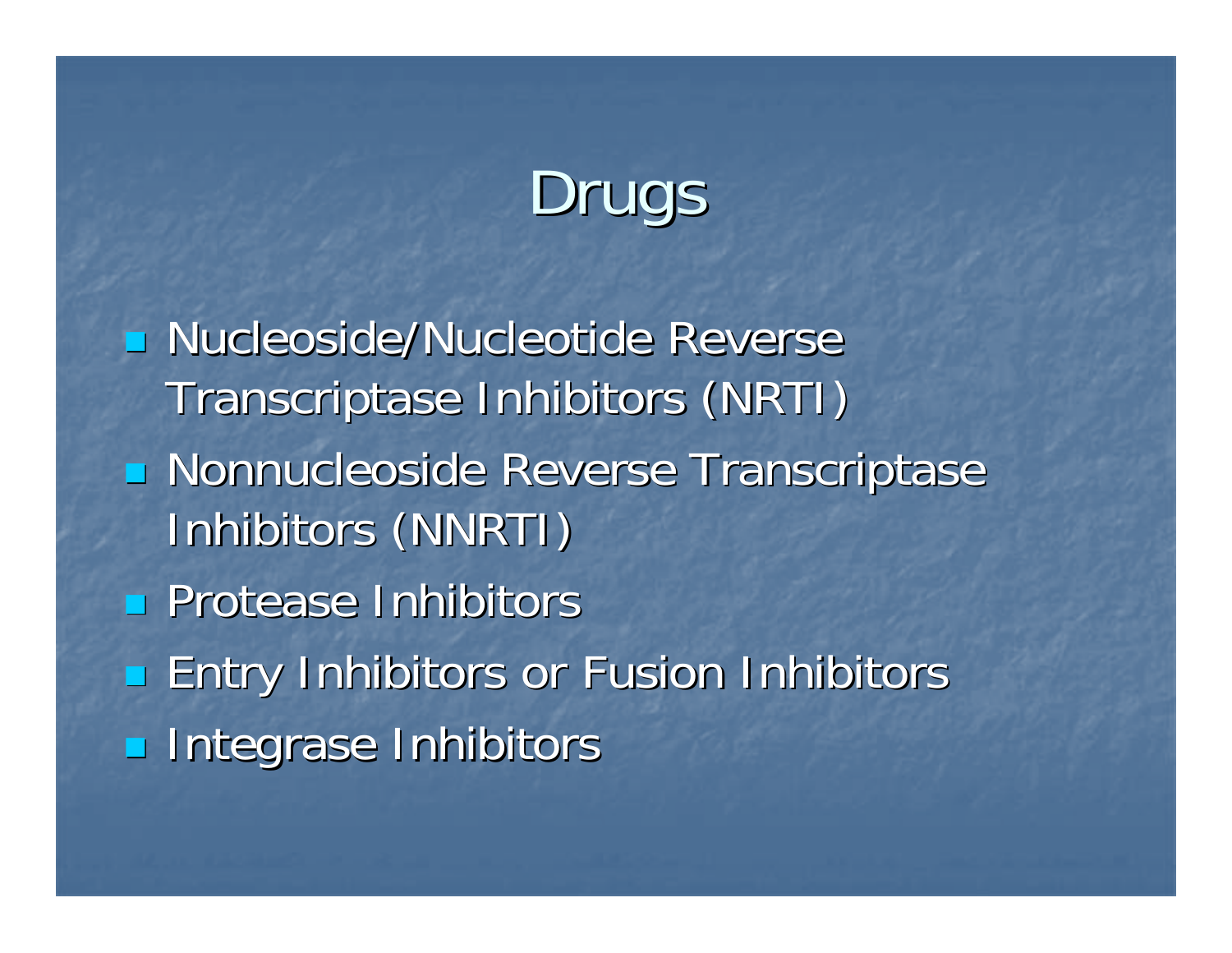### Fusion Inhibitors

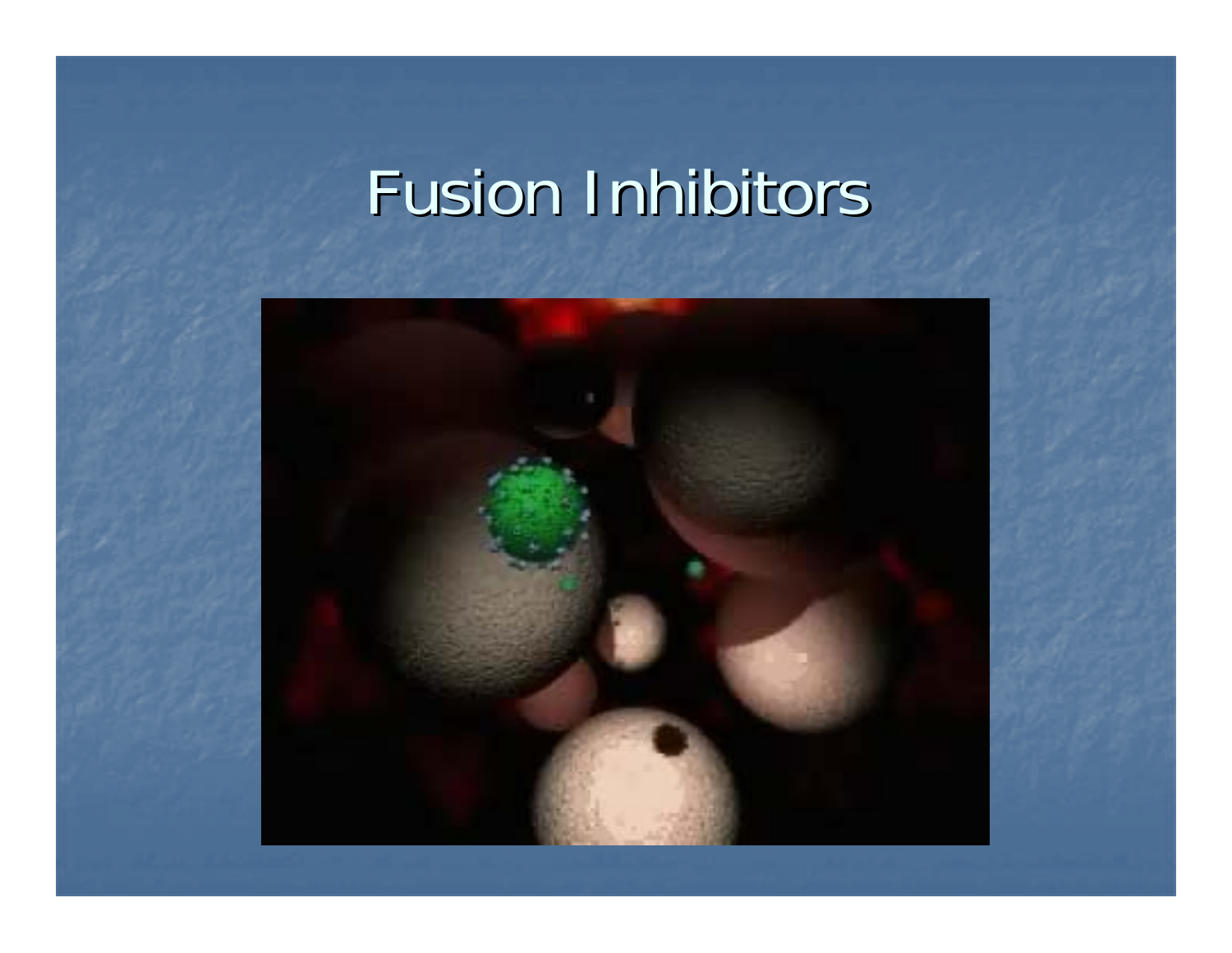### Attachment Inhibitors

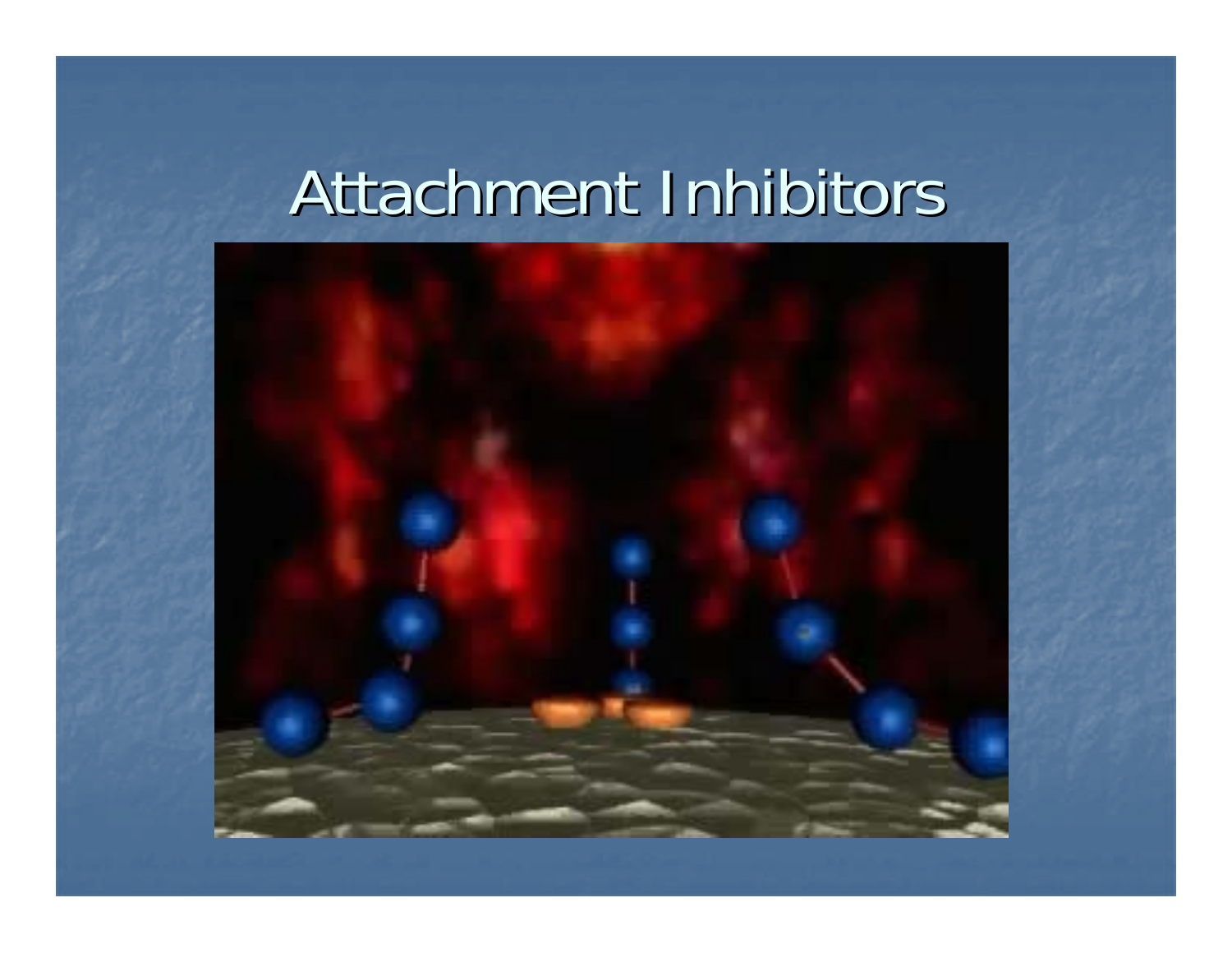### **Cellular Inhibitors**

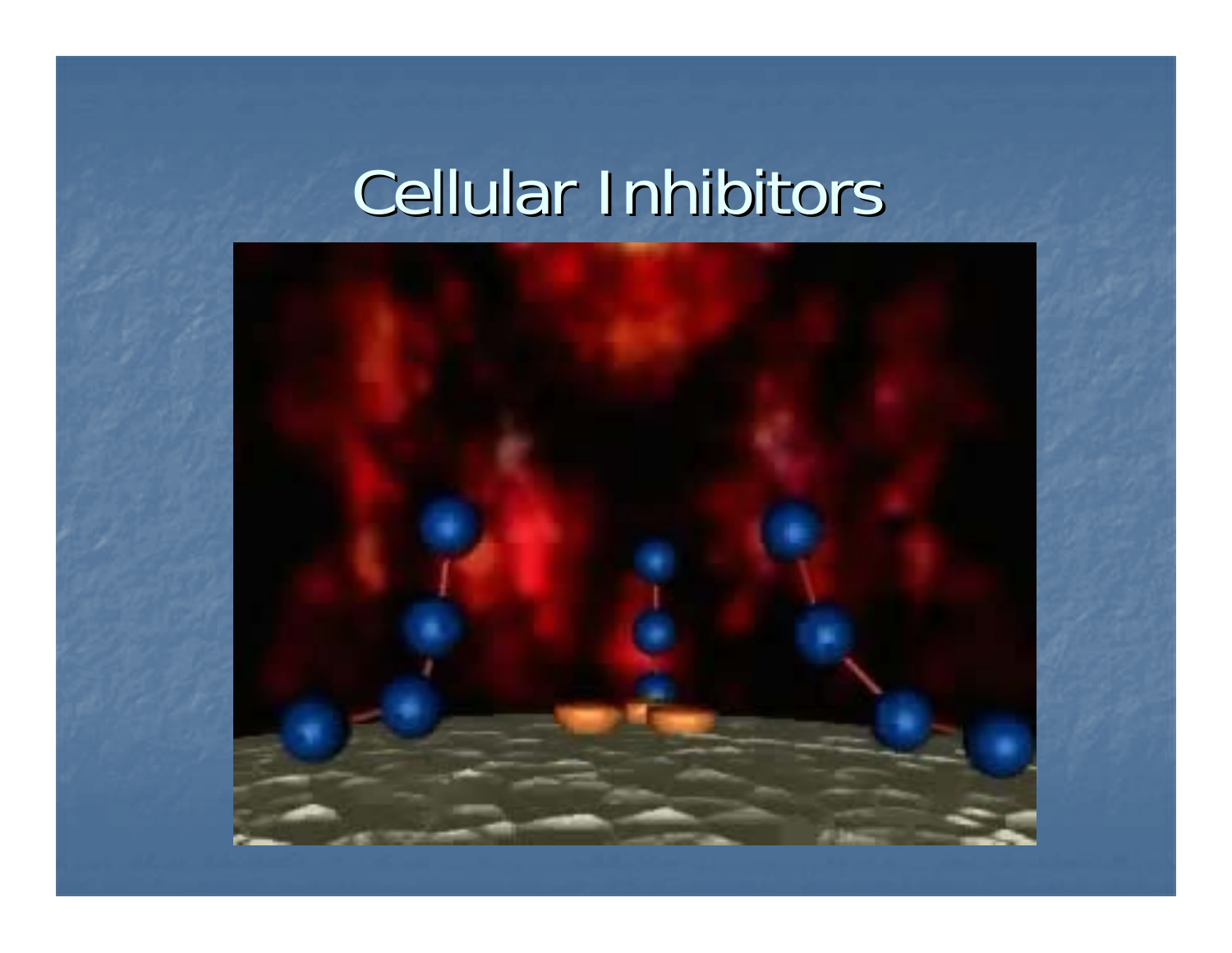### Drug Effects

**There are many side effects to these** drugs

- **Some of these side effects may impact a** persons day to day life
- **Some may produce false positive results** on drug screens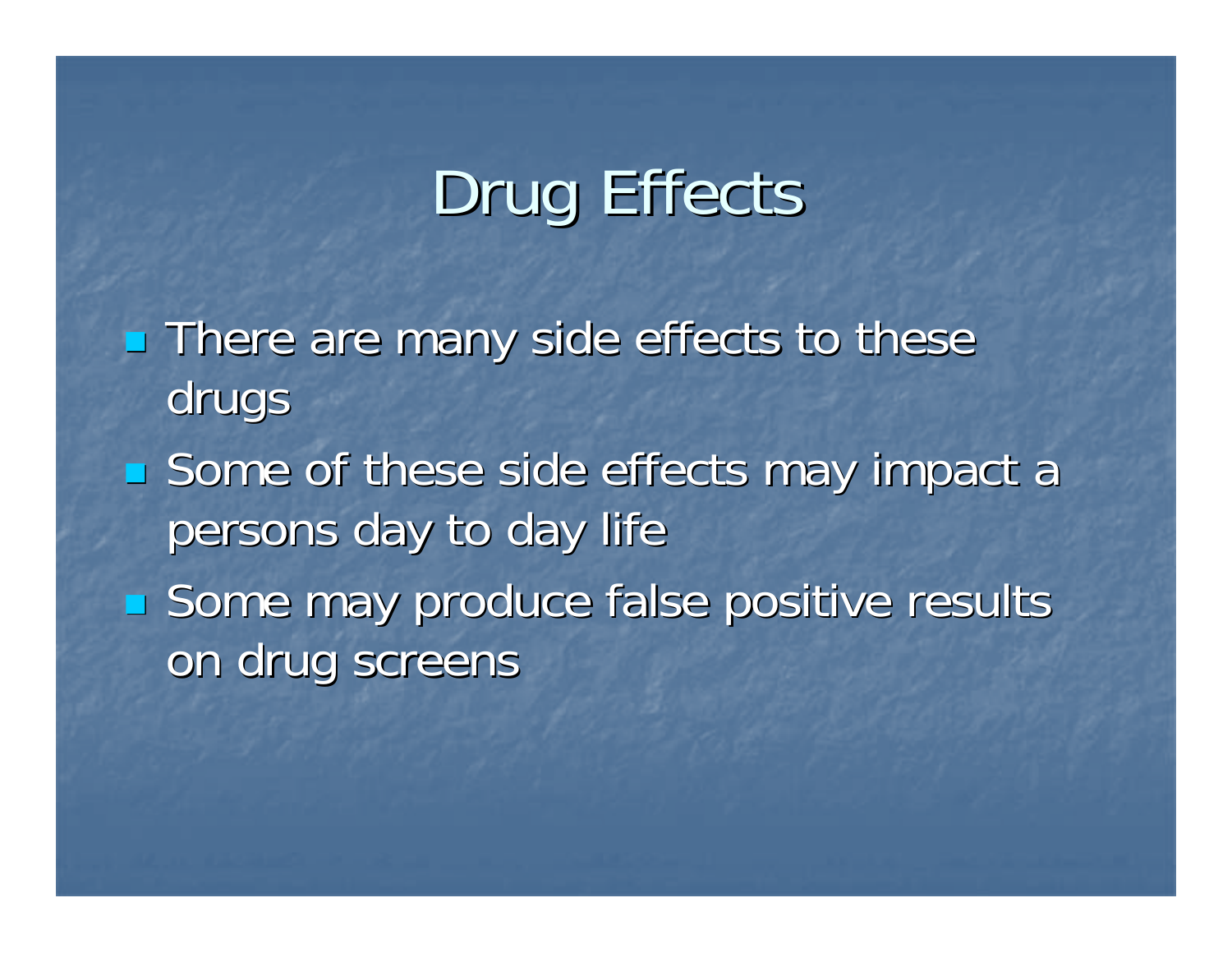### Why Drugs Fail

HIV is designed to survive and kill its host **HIV frequently and randomly mutates This mutation can code for drug resistance Individuals contracting new strains of HIV <u>u</u>** Individuals co-infected with other diseases **Resistant strains being transmitted Starting, stopping and restarting drugs**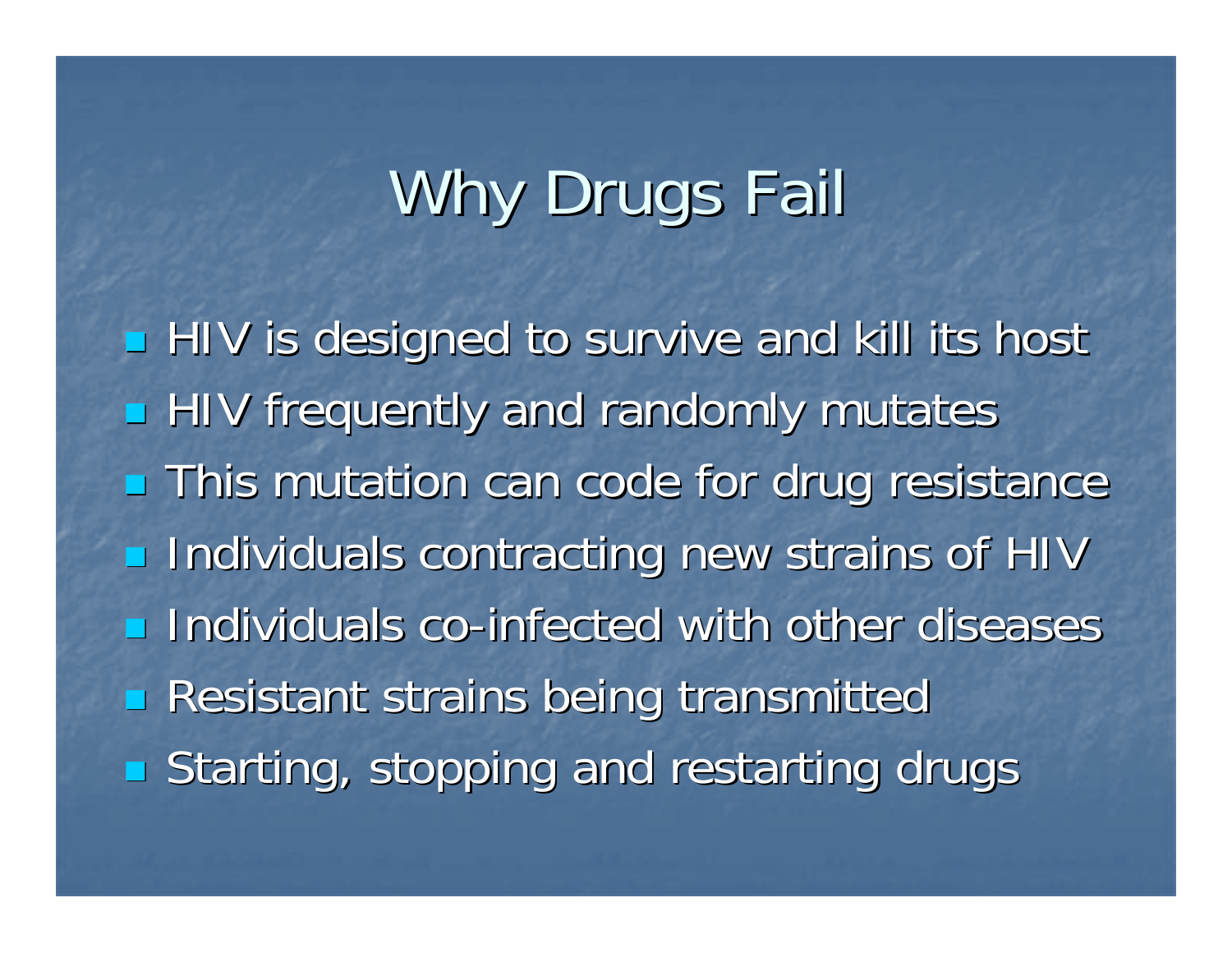### What Happens in AIDS

In AIDS, the person has a severely compromised immune system **People do not die from AIDS but from an** opportunistic infection. **A** simple cold can be life threatening for someone in AIDS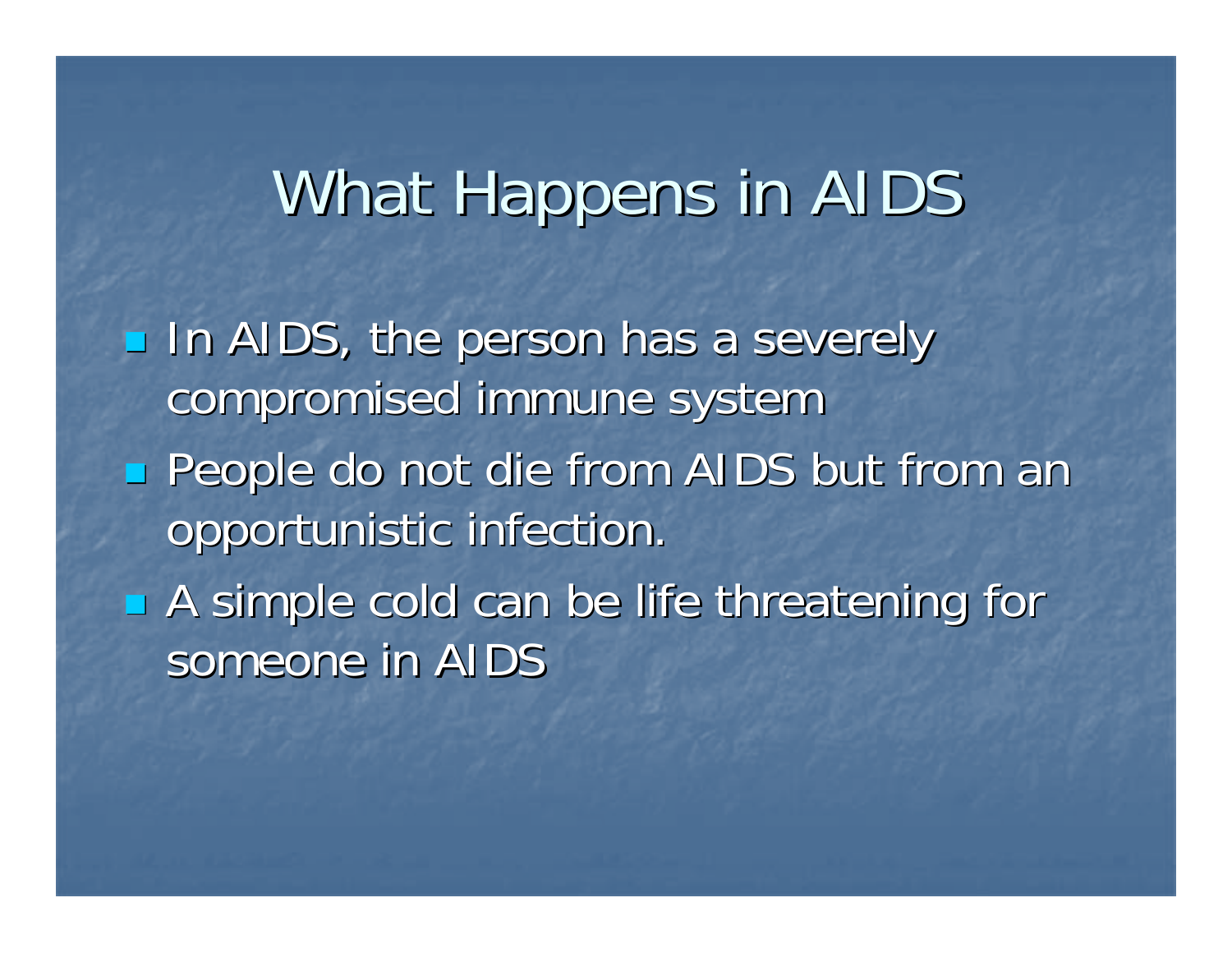### Precautions

HIV cannot survive out in the open. HIV in the blood dropped on the desk or floor rapidly oxidized **Standard Personal Protection Equipment** (PPE) is recommended when handling (PPE) is recommended when handling blood and or bodily fluids  $\blacksquare$  10% bleach solution to disinfect area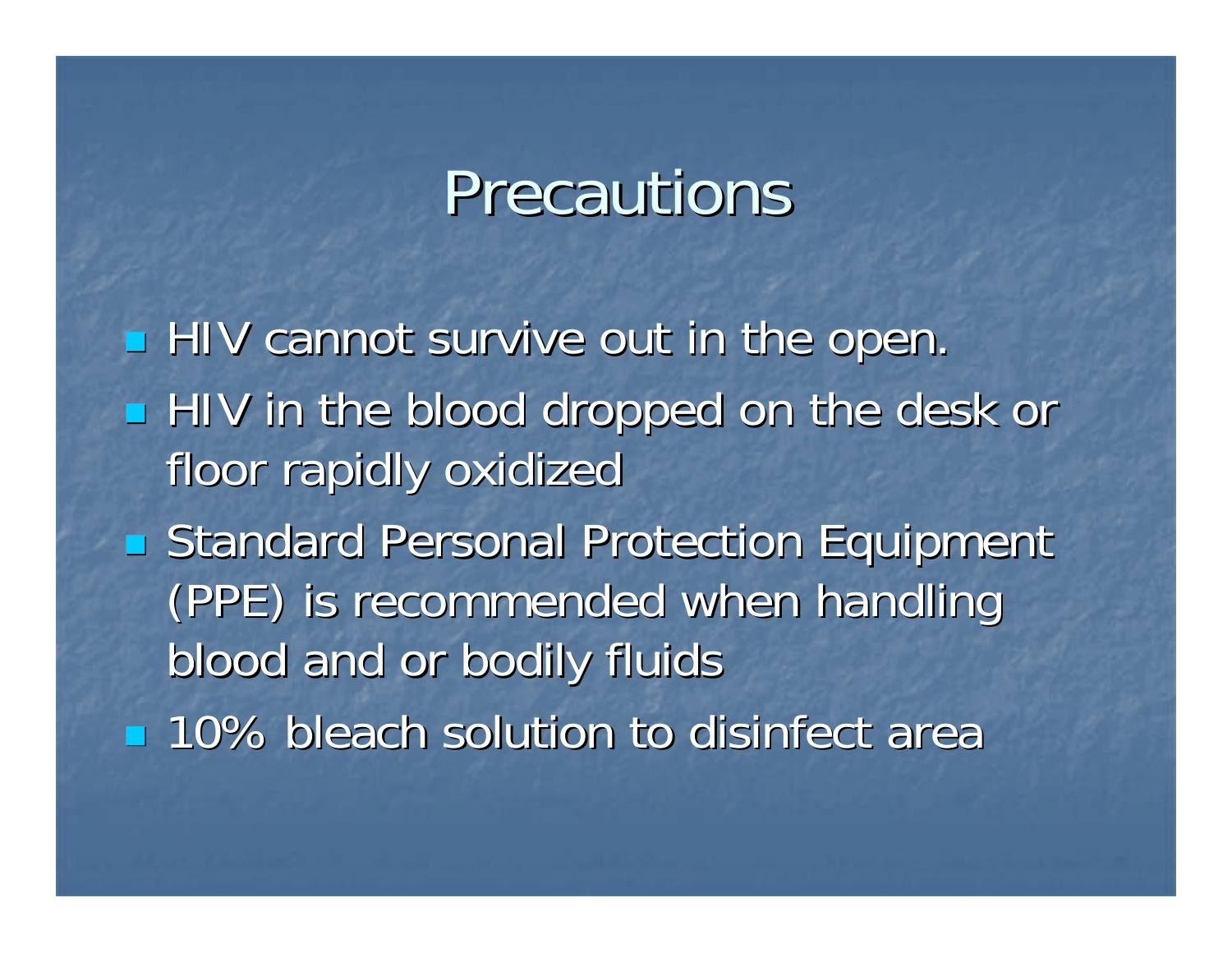### Precautions

**In the event of occupational exposure,** those involved would be tested. **Prophylaxis medication would be offered** depending on the severity of the exposure **Example 1** Follow-up testing would be administered to cover possible incubation period **Sharps injury are a reportable incident**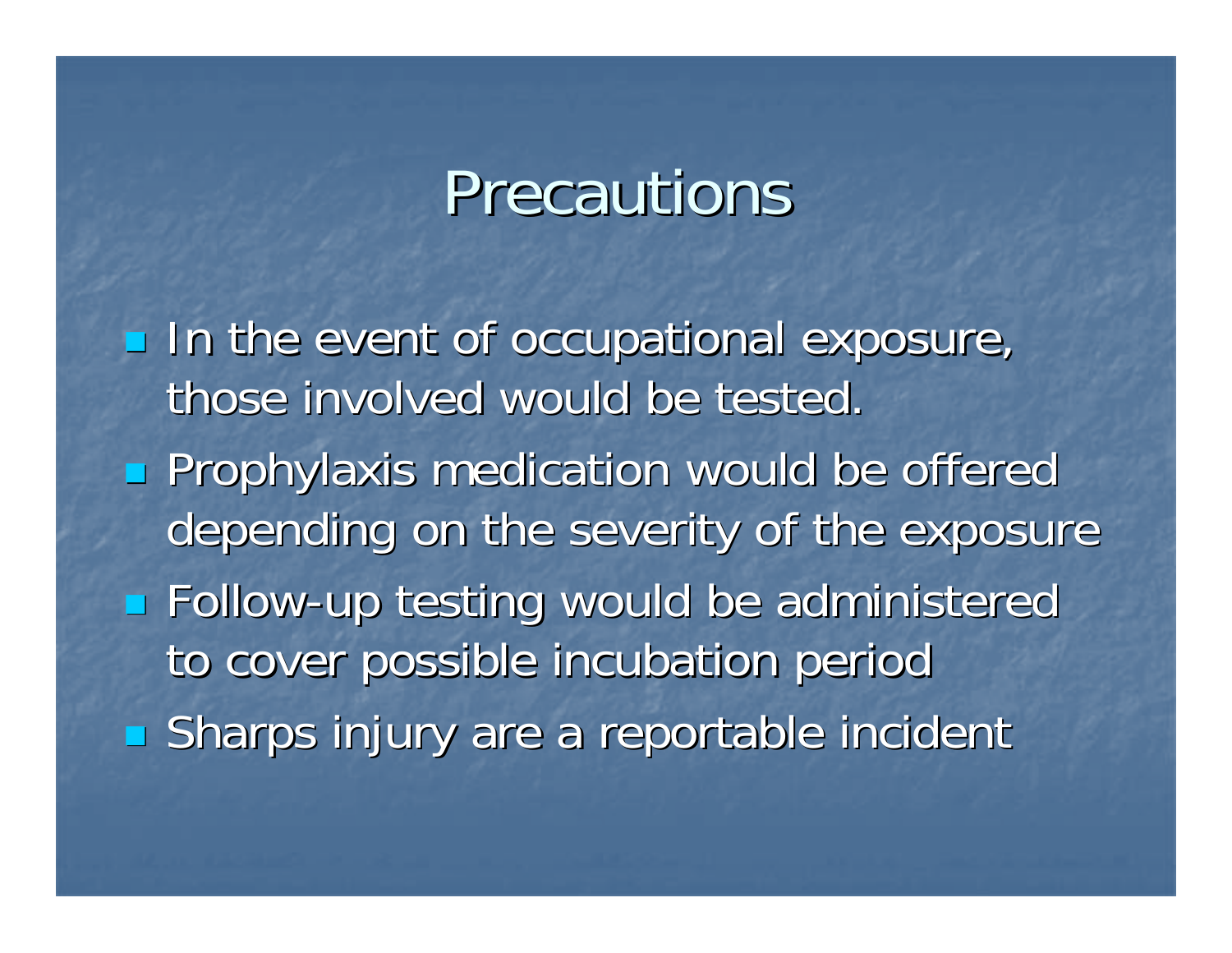### Facts

 $\blacksquare$  No documented cases of HIV from kissing  $\blacksquare$  No documented cases from drinking or eating after another **HIV** is not transmitted from toilet seats HIV is a blood-borne pathogen and found in bodily fluids HIV has to get in the bloodstream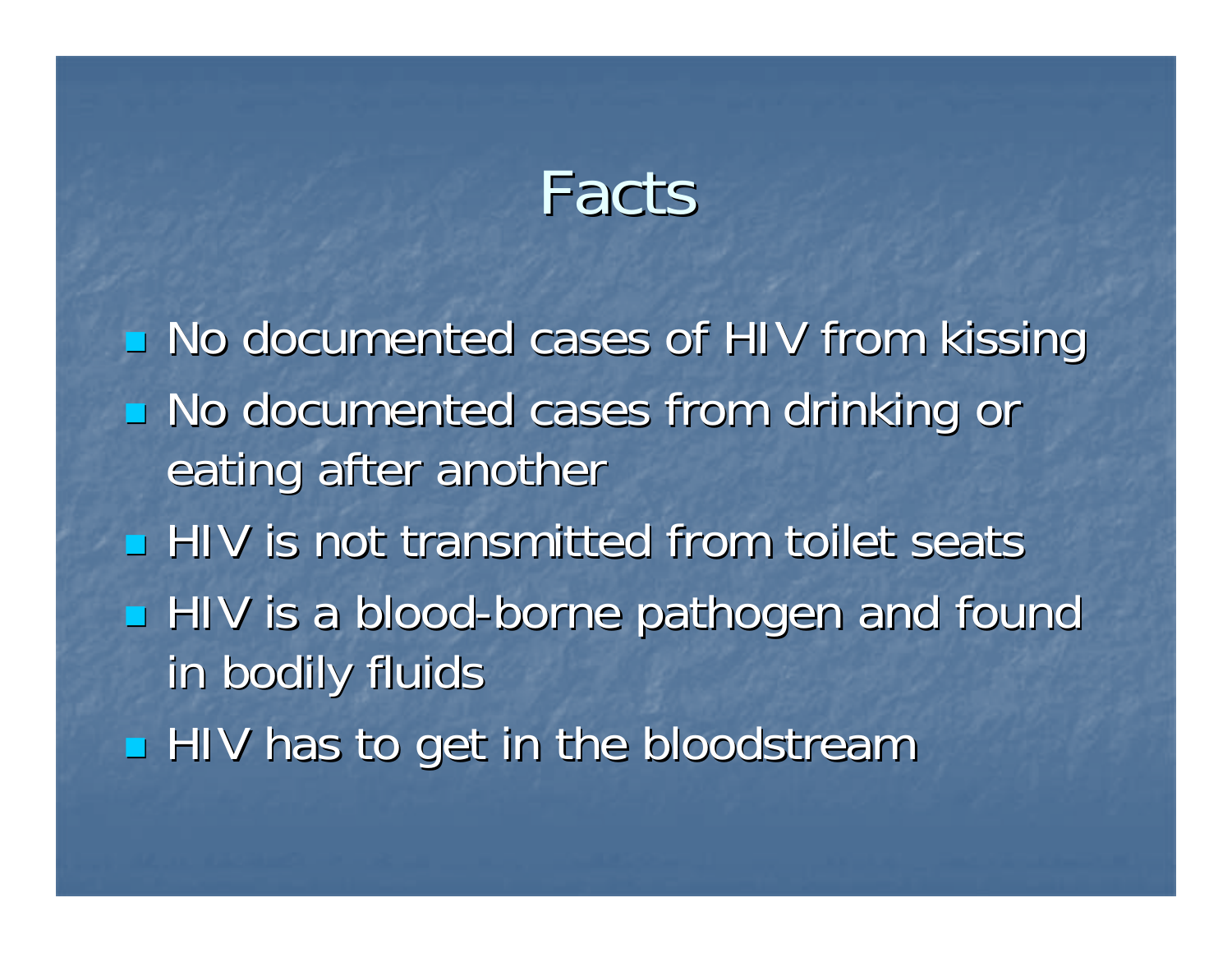### Facts

**HIV / AIDS cases in the US are on the rise** HIV medications are allowing those infected to live longer **The Ryan White Act provides assistance to** those with HIV / AIDS